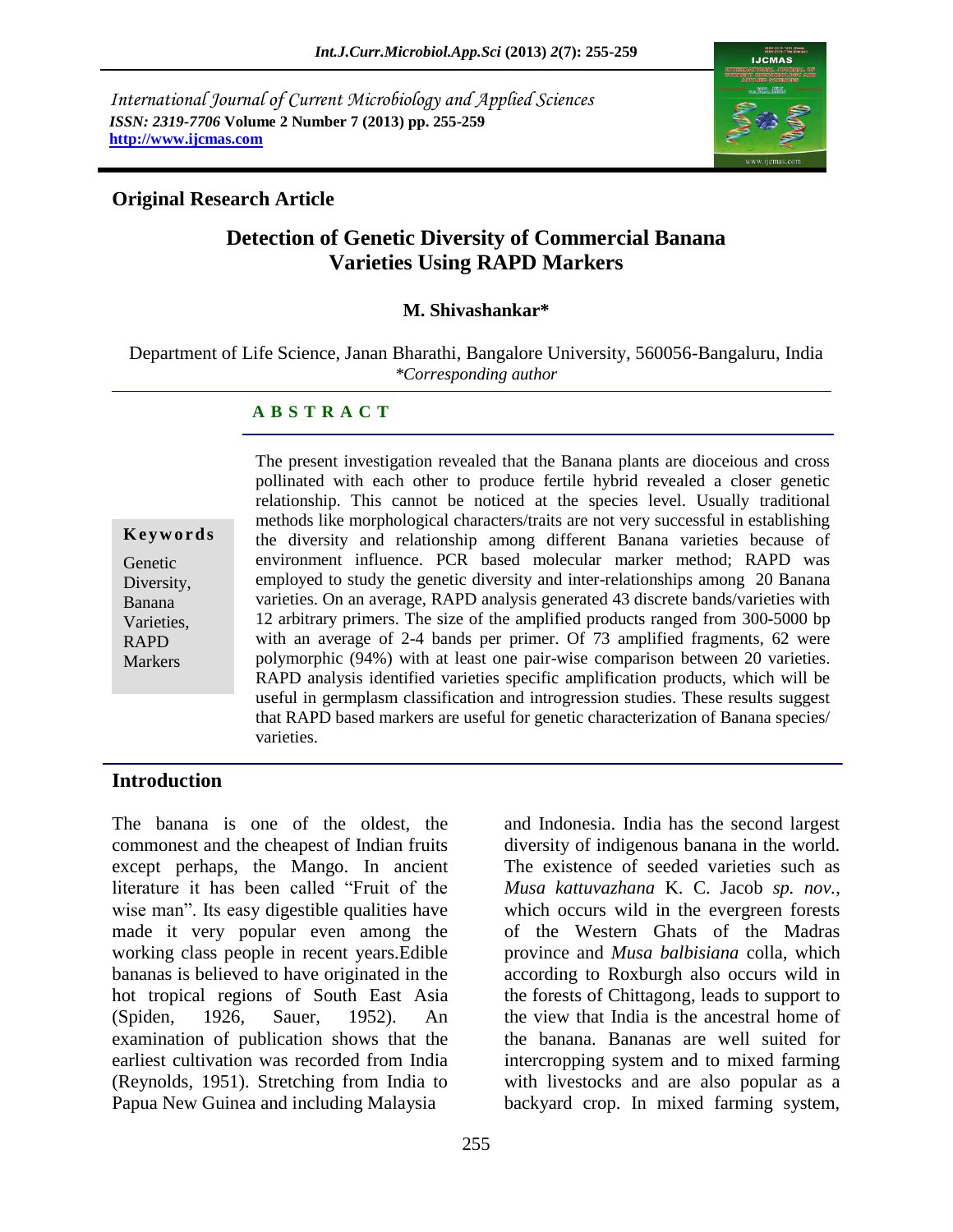banana is often used as a ground shade and nurse crop for a range of shade loving plants including Cocoa, Coffee, black pepper and nutmeg.

In India, banana is cultivated in 444.4 thousand ha with a total production of 11.83 million tones, contributing 31% of the total fruit production. India ranked second after China with a production of about 33.23 million tones. Our share in the world production of fruits is about 8% and India produces about 11% of the world bananas. Although banana occupies less than 12% of the area under fruits, it contributes nearly 32% of the total fruit production in the country. In Karnataka banana is growing in area of 39,760 ha with the total production of 11,770 tones.

The banana is one of the oldest, the commonest and the cheapest of Indian fruits except perhaps, the Mango. In ancient literature it has been called "Fruit of the wise man". Its easy digestible qualities have made it very popular even among the working class people in recent years. India is the lending producer of Banana and plantains in the world, producing 16.91 million tones from 4.97 lakhs ha. the increased production of banana is due to the adoption of many improved technologies including use of tissue culture plants, drip irrigation and fertigation. Even though our country is leading in production, to meet the requirement of the ever-growing population, we have to produce more bananas in coming years. Edible bananas originated in the Indo-Malaysian region reaching to northern Australia. They were known only by hearsay in the Mediterranean region in the 3rd Century B.C., and are believed to have been first carried to Europe in the 10th Century A.D. early in the 16th Century, Portuguese mariners transported the plant from the West African coast to South America. The types

found in cultivation in the Pacific have been traced to eastern Indonesia from where they spread to the Marquesas and by stages to Hawaii. The existence of seeded varieties such as *Musa kattuvazhana* K. C. Jacob *sp. nov.*, which occurs wild in the evergreen forests of the Western Ghats of the Madras province and *Musa balbisiana* colla, which according to Roxburgh also occurs wild in the forests of Chittagong, leads to support to the view that India is the ancestral home of the banana.Banana is a major fruit crop of Karnataka. It is considered as very good source of vitamins and minerals. Contains more than 25% of sugar, which is main source of energy. It is one of the most delicious table varieties.

Differentiation of cultivars through morphological features is inefficient and inaccurate. This problem is further compounded by the medicinal value of the crop. The use of biochemical and genetic markers for identification of varieties offer a viable alternative method. Fingerprinting a vast number of banana cultivars is a significant contribution to banana cultivation, as presently several banana cultivars have many synonyms in different regions, which makes identification difficult.

As the efficiency of a selection scheme or genetic analysis based on phenotype is a function of the heritabillity of the trait, factors like environment, traits of multigenic and quantitative inheritance, or partial and complete dominance often confounded the expression of genetic traits. Many of these complications of phenotype-based assay can be overcome trough direct identification of genotypes with DNA based diagnostic assay. For this reason, DNA based genetic markers are being integrated into several plant systems and are expected to play an important role in the future plant improvement programmes.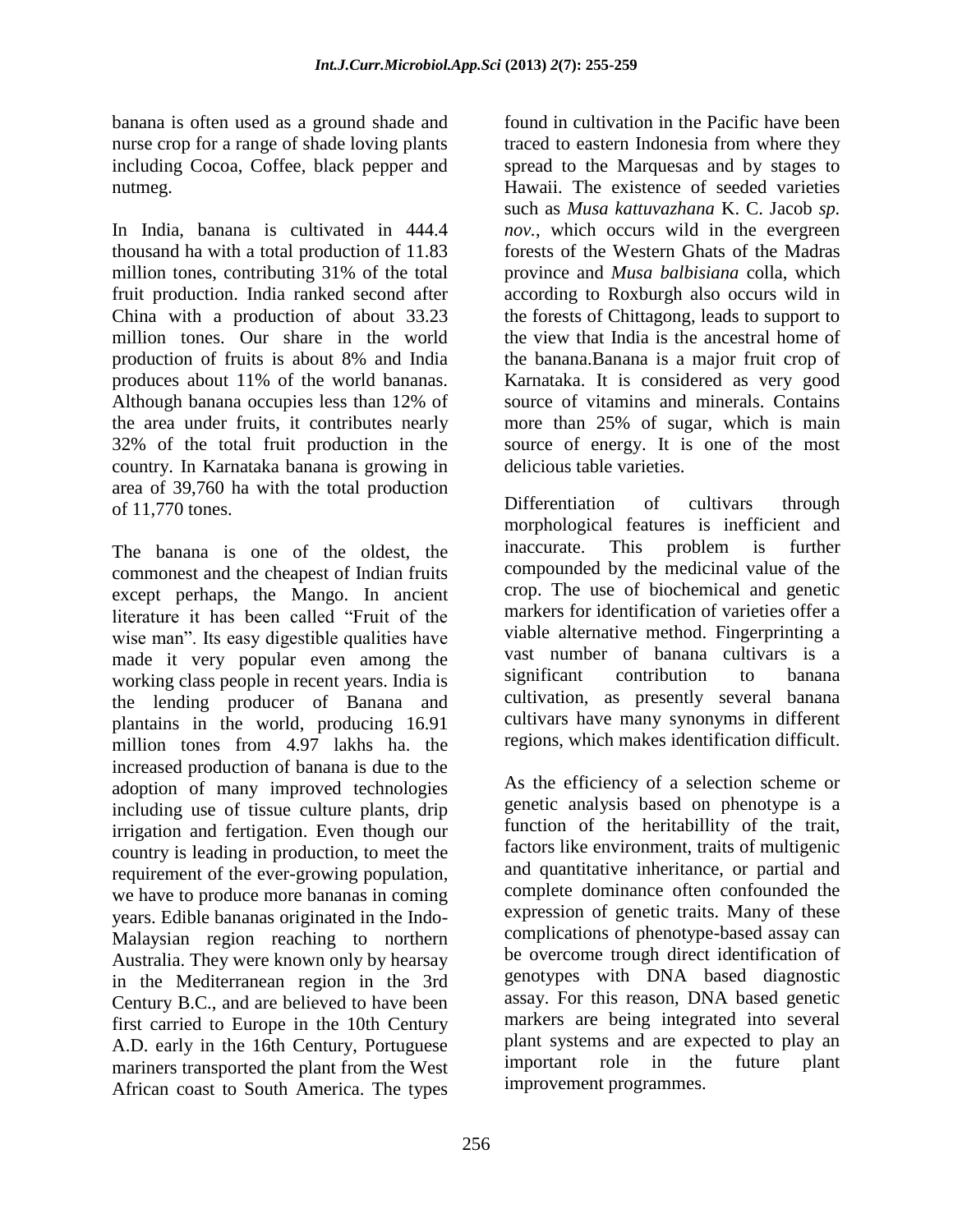Polymerase chain reaction (PCR) technology has led to the development of several novel genetic assays based on selective DNA amplification. A genetic assay was developed independently by two laboratories. RAPD (Random Amplified Polymorphic DNA) assay detects nucleotides sequence of polymorphisms in DNA using only a single primer of arbitrary nucleotide sequence. The protocol is also relatively quick and easy to perform and uses fluorescence instead of radioactivity. Because the RAPD technique is an amplification-based assay, only nanogram quantities of DNA are required. One of the strengths of these new assays is that they are more amenable to automation than conventional techniques. It is simple to perform and is preferable to experiments where the genotypes of a large number of individual are to be determined at a few genetic loci.

### **Materials and Methods**

### **Plant Material**

Leaf samples of the banana cultivars studied in this research were obtained from the orchard of Biotechnology Centre, Hulimavu, Bangalore. Genotypes were chosen arbitrarily to represent wide geographic sources, while a few cultivars were chosen on the basis of their historic and economic significance. The recently matured leaves were collected, sealed in brown paper covers and, later in the laboratory oven dried and sealed in polybags.

### **Sample Preparation**

The leaf samples for DNA extraction were prepared according to Tai and Tanksley (1990) with some modifications. The matured leaves from trees were collected , dried at 40ºC for 48h and ground to powder by using a "Remi" mixer for 45 to 60 sec.

Powdering 5 g of leaf tissue yielded 1.5g of fine powder when passed through a 60-mesh sieve.

## **Extraction of DNA**

The basis DNA extraction protocol (Dellaporta et al., 1983) was slightly modified following Porebski et al., 1997. The 500mg powdered leaf tissue was transferred to a tube containing 20ml of extraction buffer (3% CTAB, 100mM Tris, 20mM ECTA, 1.4M NaCl, 2% PVP and 1% b-mercaptoethanol) preheated to 65 ºC and maintained at this temperature for 1 h with intermittent shaking. The centrifuge tube was brought to room temperature and 6ml of Chloroform and isoamyl alcohol (24:1) were added. The contents were mixed well by inverting the tube gently 25-30 times, then spun at 6,000rpm for 15 min. the supernatant was transferred to a fresh tube and this clean-up step was repeated until a clear supernatant was obtained. Supernatant was kept overnight at 4ºC to precipitate DNA by adding half a volume of 5M NaCl and one volume of isopropanol. The DNA was pelleted by centrifuging at 10,000rpm for 20 min and the pellet was washed with 70% ethanol. The dried DNA pellet was resuspended in 1 ml TE (Tris-EDTA) buffer. Contaminating RNA was removed by digestion with 10µg of Rnase for 30 min at 37ºC. The DNA was further purified by extracting twice with an equal volume of phenol followed by an equal volume of phenol: chloroform (1:1) and finally with an equal volume of chloroform. The DNA was precipitated by the addition of one volume of isopropanol and spun at 5,000rpm for 5min. the final pellet was dissolved in 0.5ml TE. The DNA concentration was determined by using "UV-Visible spectrophotometer" and the quality verified by electrophoresis on a 1% Agarose gel.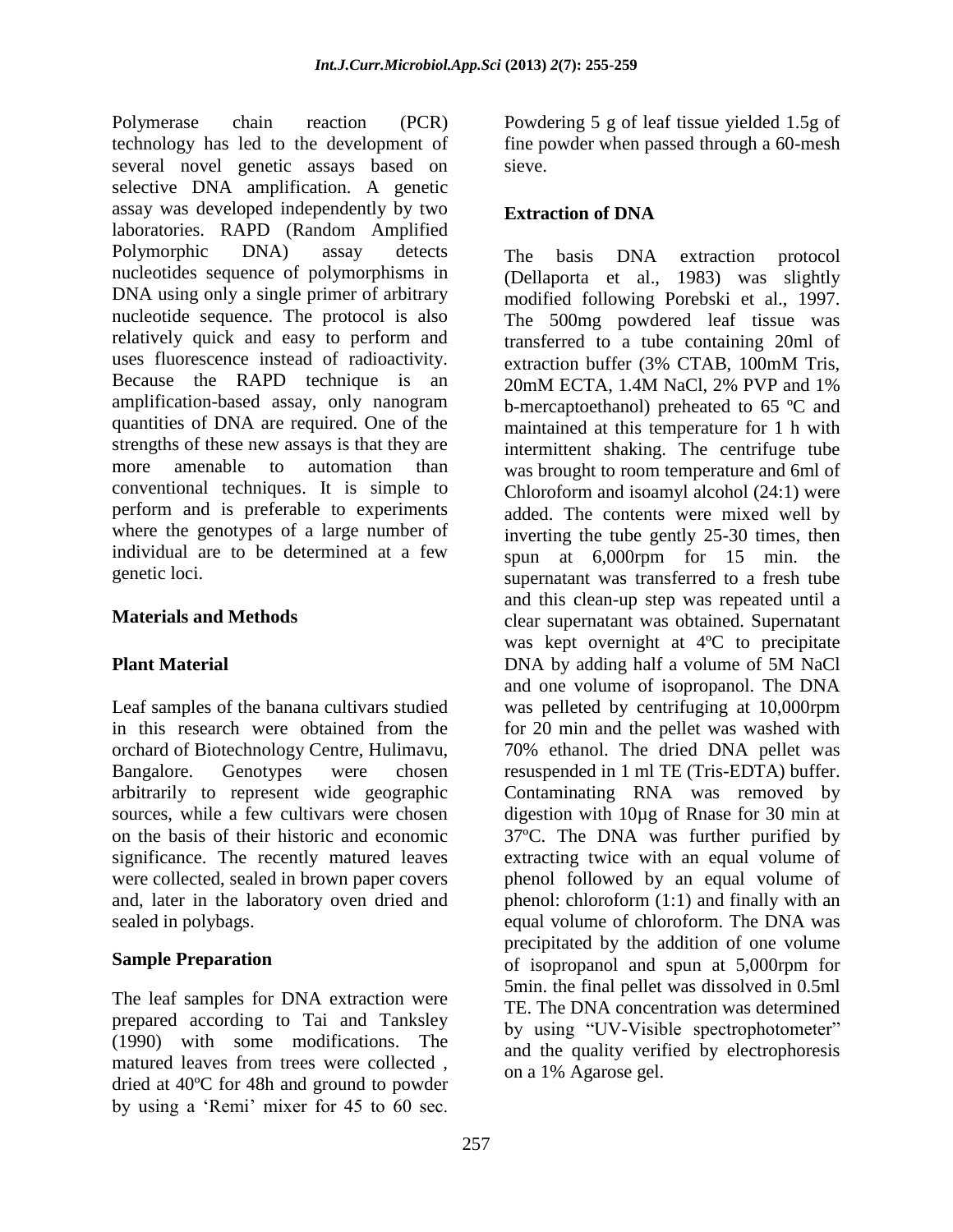| Primer   | Sequence          | Total no. of fragments amplified |
|----------|-------------------|----------------------------------|
| OPA-02   | <b>TGCCGAGCTG</b> |                                  |
| OPB-08   | <b>GTCCACACGG</b> | 8                                |
| $OPB-15$ | GGAGGGTGTT        | 9                                |
| $OPC-08$ | <b>TGGACCGGTG</b> |                                  |
| $OPC-13$ | <b>AAGCCTCGTC</b> | 10                               |
| OPD-07   | <b>TTGGCACGGG</b> | 8                                |
| OPD-09   | <b>CTCTGGAGAC</b> | 10                               |
| $OPD-18$ | <b>GAGAGCCAAC</b> | 9                                |
| $OPD-20$ | <b>ACCCGGTCAC</b> | 12                               |
| OPE-04   | <b>GTGACATGCC</b> | 11                               |
| OPF-08   | <b>GGGATATCGG</b> | 10                               |
| OPJ-04   | <b>CCGAACACGG</b> | 9                                |

**Table** Synthetic Deoxynucleotides used as Primers for Amplification of Davana DNA

+



Gel Profile of Banana varieties screened using selected primers like OPB-01 to OPB-20 series

#### **DNA Amplification**

The basic protocol reported by Williams et al., (1990) for PCR was followed with slight modifications. A single decamer of arbitrary sequence was used in each PCR reaction. With the PCR reaction conditions optimized, informative and reproducible fingerprint profiles were obtained in mango. Amplification reactions were carried out in 25µl reaction mixture containing template DNA (25ng), 5pmol of primer (Operon USA, Inc.), 2mM MgCl2, 50mM KCl, 10mM Tris-HCl and 0.1% Triton X-100.

One unit of Taq DNA polymerase and 200uM of each dNTP. The mixture was overlaid with one drop of mineral oil to prevent evaporation of the reaction mixture. Amplification was performed in a thermal cycler for 42 cycles after an initial denaturation at 94ºC for 2 min. in each cycle, denaturation for 1 min at 94ºC, annealing for 1 min at 35ºC and extension for 2 min at 72ºC was programmed with a final extension step at 72ºC for 8 min after the 42nd cycle. Negative control was used initially to check the fidelity of the PCR reaction. Negative control with no template